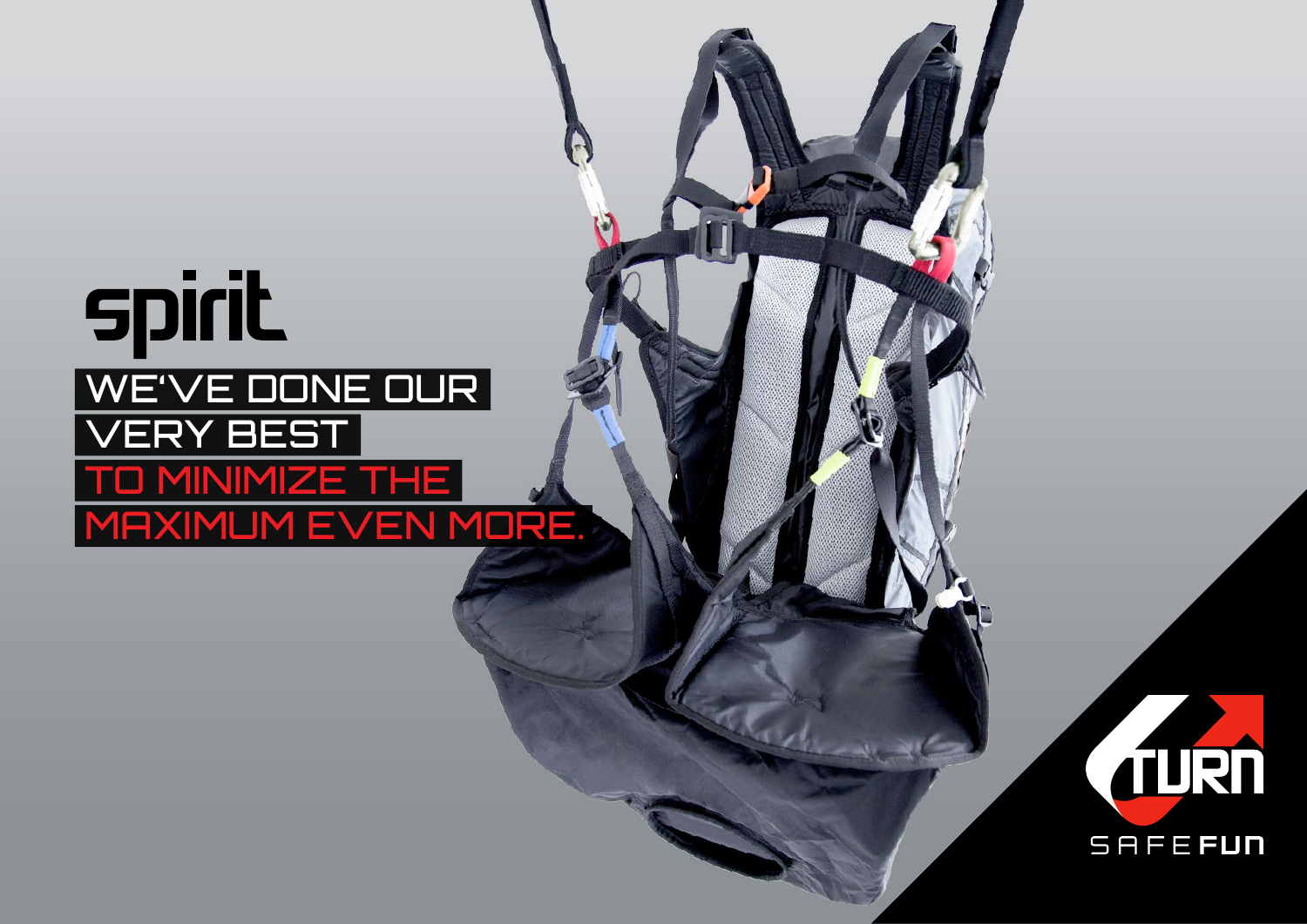## **Spirit** The maximum made easy.

The uncompromising light-weight harness is impressing through reduction – however it doesn't lack any comfort. In favour of a comfortable sitting posture with active support function partly strengthened materials were used and not every gram saved. This is promoting the tearing strength and because of that the durability of the product. The SPI-RIT is a reversible harness and was designed for the alpine Hike&Fly usage. The bribing easy construction and the usage of high quality high-tech-materials are responsible for minimal weight. Nevertheless cross country flights can be made without any problems.

The SPIRIT is addressed to pilots, who prefer small pack size and minimal weight. It is designed for the durable usage and the high demands of alpine Hike&Fly adventures.

The SPIRIT stands for the free flying, so everything that's not strengthening the functionality was being waived. The SPIRIT doesn't have seat boards but is equipped with a

single-leg-suspension, which is catering for more freedom of movement and causing a more direct feedback. U-Turn is setting great value upon the biggest



possible protection – so the SPIRIT is despite the extreme light-weight-design, equipped with an accumulated-air-airbag which can be zipped off. Additional the very generous back upholstery is supporting and strengthening the protection.

The backpack is offering storage space for the whole Hike&Fly-equipment which is sufficiently protected by the robust outside material. An ergonomical load bearing system with generous padding guarantees optimized load arrangement. Material loops with elastic band and outside pockets are offering additional opportunities.

The SPIRIT is addressed to pilots, who prefer small pack size and minimal weight. It is designed for the durable usage and the high demands of alpine Hike&Fly adventures. The minimal weight and optimized pack size also make it a favored travelling companion. The single-leg-suspension also make it an interesting option for tandem pilots.

The SPIRIT is available in one size which is certified LTF 91/09 und EN 1651:1999.

More information at www.u-turn.de